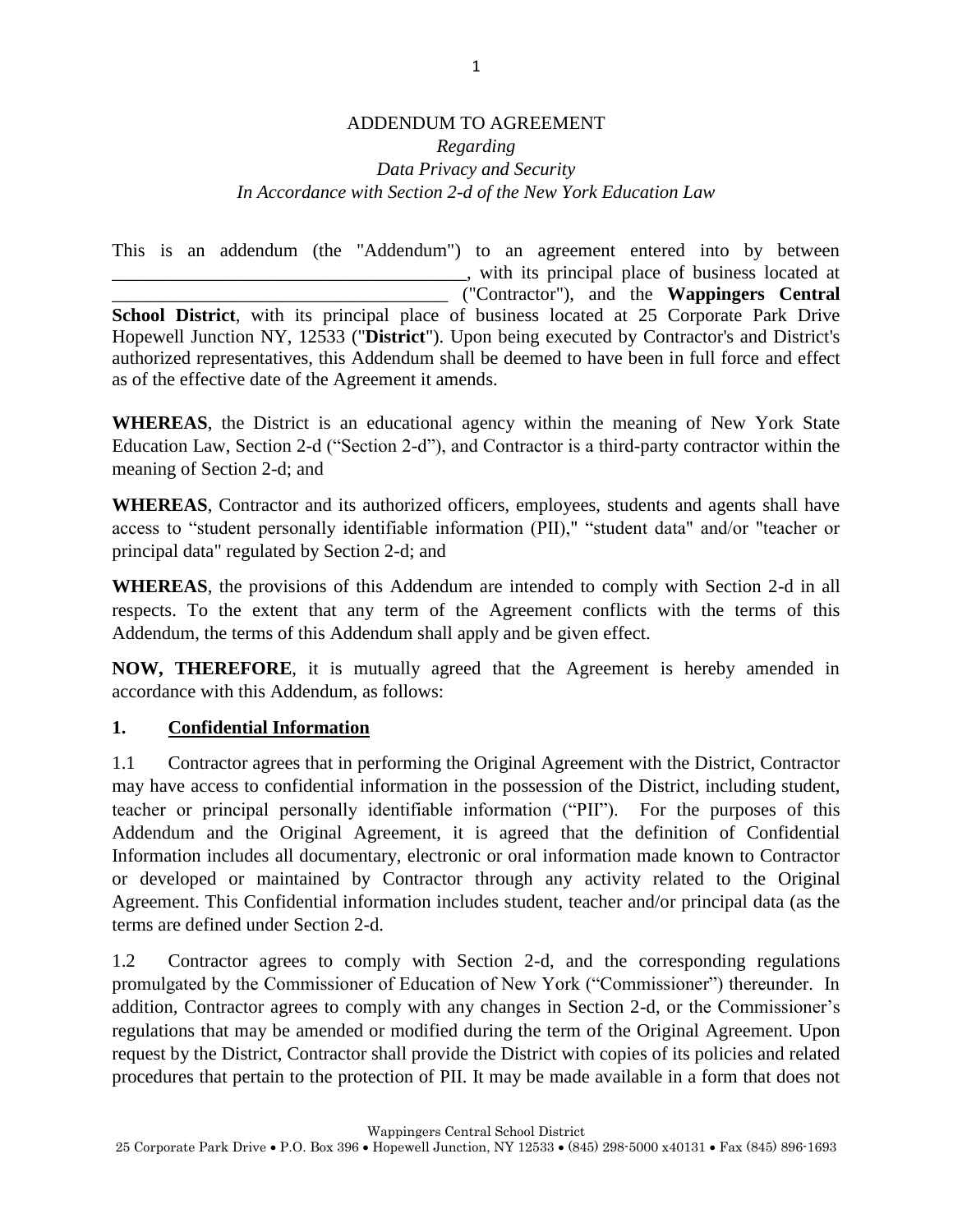violate Contractor's own information security policies, confidentiality obligations, and applicable laws.

1.3 Upon expiration of the Agreement to which this Addendum applies, without a successor agreement in place, Contractor shall assist the District in exporting all student, teacher and/or principal data previously received by Contractor from, or developed on behalf of, the District, and Contractor shall, at the request of the District, either securely delete any student, teacher and/or principal data remaining in Contractor's possession or return the student, teacher and/or principal data to the District. If student, teacher and/or principal data is to be maintained by Contractor for any lawful purpose, such data shall remain in an encrypted format and shall be stored on systems maintained by Contractor in a secure data facility located within the United States.

1.4 The parties further agree that the terms and conditions set forth in this Confidential Information section and all of its subparts shall survive the expiration and/or termination of the Original Agreement.

## **2. Data Inspection and Challenges to Data**

Education Law Section 2-d and FERPA provide parents and eligible students the right to inspect and review their child's or the eligible student's PII stored or maintained by the District. To the extent PII is held by Contractor pursuant to the Original Agreement, Contractor shall respond within thirty (30) calendar days to the District's requests for access to PII so the District can facilitate such review by a parent or eligible student. If a parent or eligible student contacts Contractor directly to review any of the PII held by Contractor pursuant to the Original Agreement, Contractor shall promptly notify the District and refer the parent or eligible student to the District.

In the event that a student's parent or an eligible student wishes to challenge the accuracy of student data (pertaining to the particular student) that may include records maintained, stored, transmitted, and/or generated by Contractor pursuant to the Agreement, the challenge will be processed in accordance with the procedures of the District.

A teacher or principal who wishes to challenge the accuracy of data pertaining to the teacher or principal personally, which is disclosed to Contractor pursuant to the Agreement, shall do so in accordance with the procedures for challenging APPR data, as established by the District.

# **3. Training**

Contractor represents and warrants that any of its officers, employees, and/or assignees who will have access to student, teacher and/or principal data pursuant to the Original Agreement will receive training on the federal and state laws governing confidentiality of such student, teacher and/or principal data, prior to obtaining initial or any further access to such data.

## **4. Use/Disclosure of Data**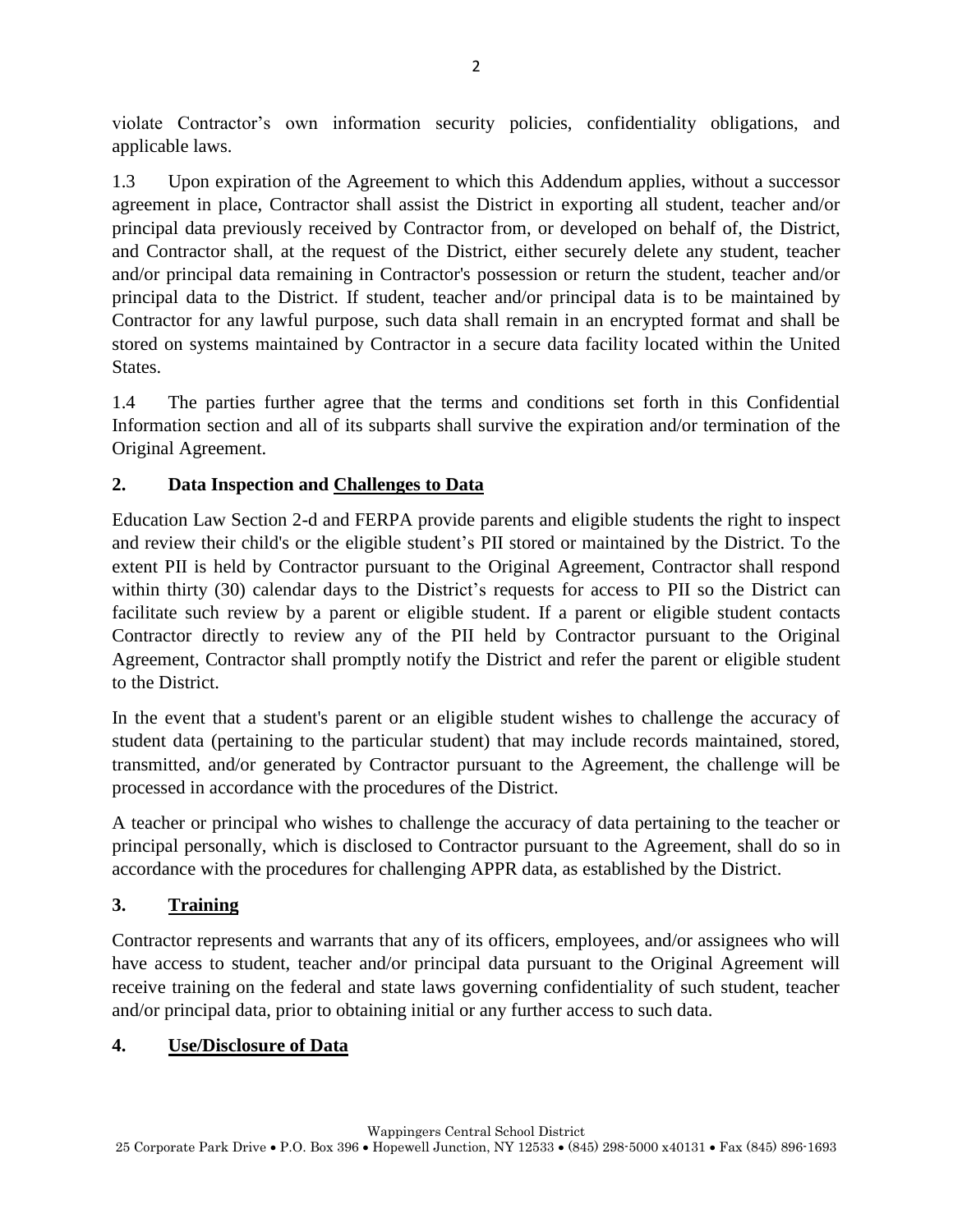4.1 Contractor shall not sell or use for any commercial purpose student, teacher and/or principal data that is received by Contractor pursuant to the Agreement or developed by Contractor to fulfill its responsibilities pursuant to the Agreement.

4.2 Contractor shall use the student, teacher and/or principal data, records, or information solely for the exclusive purpose of and limited to that necessary for the Contractor to perform the duties and services required under the Original Agreement. Such services include, but are not limited to \_\_\_\_\_\_\_\_\_\_\_\_\_. Contractor shall not collect or use educational records of the District or any student, teacher and/or principal data of the District for any purpose other than as explicitly authorized in this Addendum or the Original Agreement.

4.3 Contractor shall ensure, to the extent that it receives student, teacher and/or principal data pursuant to the Agreement, that it will not share Confidential Information with any additional parties, including an authorized subcontractor or non-employee agent, without prior written consent of the District. Contractor shall indemnify and hold the District harmless from the acts and omissions of the Contractor's employees and subcontractors.

## **5. Contractor's Additional Obligations under Section 2-d and this Addendum**

Contractor acknowledges that, with respect to any student, teacher and/or principal data received through its relationship with the District pursuant to the Agreement it is obliged to maintain a Data Security & Privacy Plan, and fulfill the following obligations:

- execute, comply with and incorporate to this Addendum as Exhibit A, as required Section 2-d, the Parents' Bill of Rights for Data Privacy and Security developed by the District, as well as the supplemental information in Exhibit B;
- store all data transferred to Contractor pursuant to the Agreement by the District, in an electronic format on systems maintained by Contractor in a secure data facility located within the United States or hard copies under lock and key;
- limit internal access to student, teacher and/or principal data to Contractor's officers, employees and agents who are determined to need such access to such records or data to perform the services set forth in the Original Agreement;
- not disclose student, teacher and/or principal data to any other party who is not an authorized representative of Contractor using the information to carry out Contractor's obligations under the Agreement, unless: (I) the other party has the prior written consent of the applicable student's parent or of the eligible student; or (II) the other party has the prior written consent of the applicable teacher or principal; or (III) the disclosure is required by statute or court order, and notice of the disclosure is provided to the District no later than five business days before such information is required or disclosed (unless such notice is expressly prohibited by the statute or court order);
- use reasonable administrative, technical and physical safeguards that align with the NIST Cybersecurity Framework and are otherwise consistent with industry standards and best practices, including but not limited to encryption, firewalls and password protection as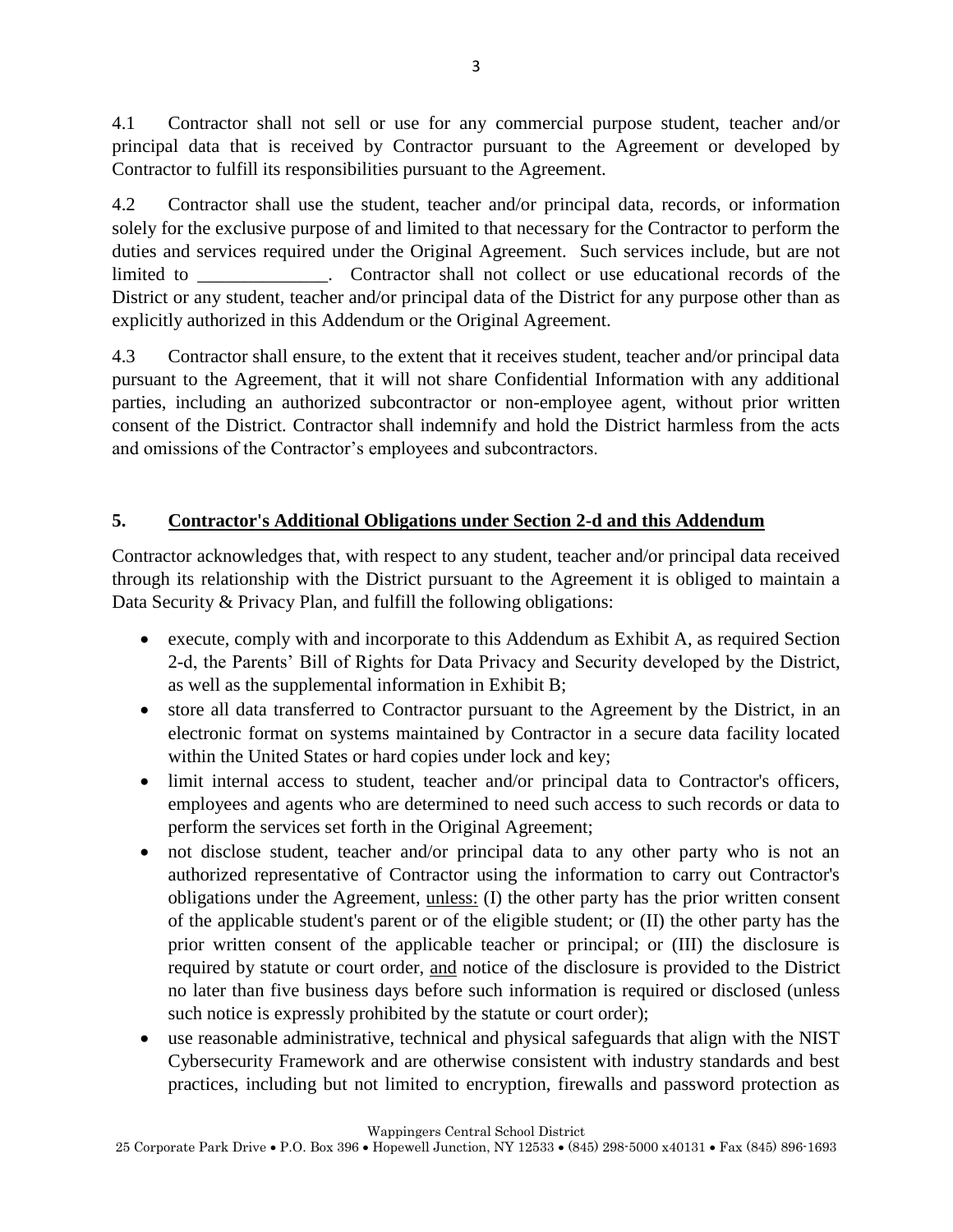specified by the Secretary of the United States Department of HHS in any guidance issued under P.L. 111-5, Section 13402(H)(2), to protect the security, confidentiality and integrity of student and/or staff data of the District while in motion or in custody of Contractor from unauthorized disclosure;

- not mine Confidential Information for any purposes other than those agreed to in writing by the Parties. Data mining or scanning of user content for the purpose of advertising or marketing to students or their parents is prohibited; notify the District, in the most expedient way possible and without unreasonable delay, of any breach of security resulting in an unauthorized release of any PII. In addition, Contractor shall take immediate steps to limit and mitigate the damage of such security breach or unauthorized release to the greatest extent practicable, and promptly reimburse the District for the full cost of any notifications the District makes as a result of the security breach or unauthorized release. Contractor further acknowledges and understands that Contractor may be subject to civil and criminal penalties in accordance with Section 2-d for violations of Section 2-d and/or this Agreement.
- understand that any breach of the privacy or confidentiality obligations set forth in this Addendum may, at the sole discretion of the District, result in the District immediately terminating this Agreement; and
- familiarize its applicable officers, employees and agents with this Addendum and with the "Parents' Bill of Rights for Data Privacy and Security."

The Contractor acknowledges that failure to fulfill these obligations shall be a breach of the Agreement.

**6.** Except as specifically amended herein, all of the terms contained in the Original Agreement are hereby ratified and confirmed in all respects, and shall continue to apply with full force and effect.

**IN WITNESS WHEREOF**, Contractor and the District execute this Addendum to the Agreement as follows:

| Contractor                                                                                                      | District              |
|-----------------------------------------------------------------------------------------------------------------|-----------------------|
| $\mathbf{By:}\_\_\_\_\_\_\_\$                                                                                   | By: $\qquad \qquad$   |
| Title: The Commission of the Commission of the Commission of the Commission of the Commission of the Commission | Title:                |
|                                                                                                                 |                       |
| Date:                                                                                                           | Date: $\qquad \qquad$ |

Wappingers Central School District

25 Corporate Park Drive • P.O. Box 396 • Hopewell Junction, NY 12533 • (845) 298-5000 x40131 • Fax (845) 896-1693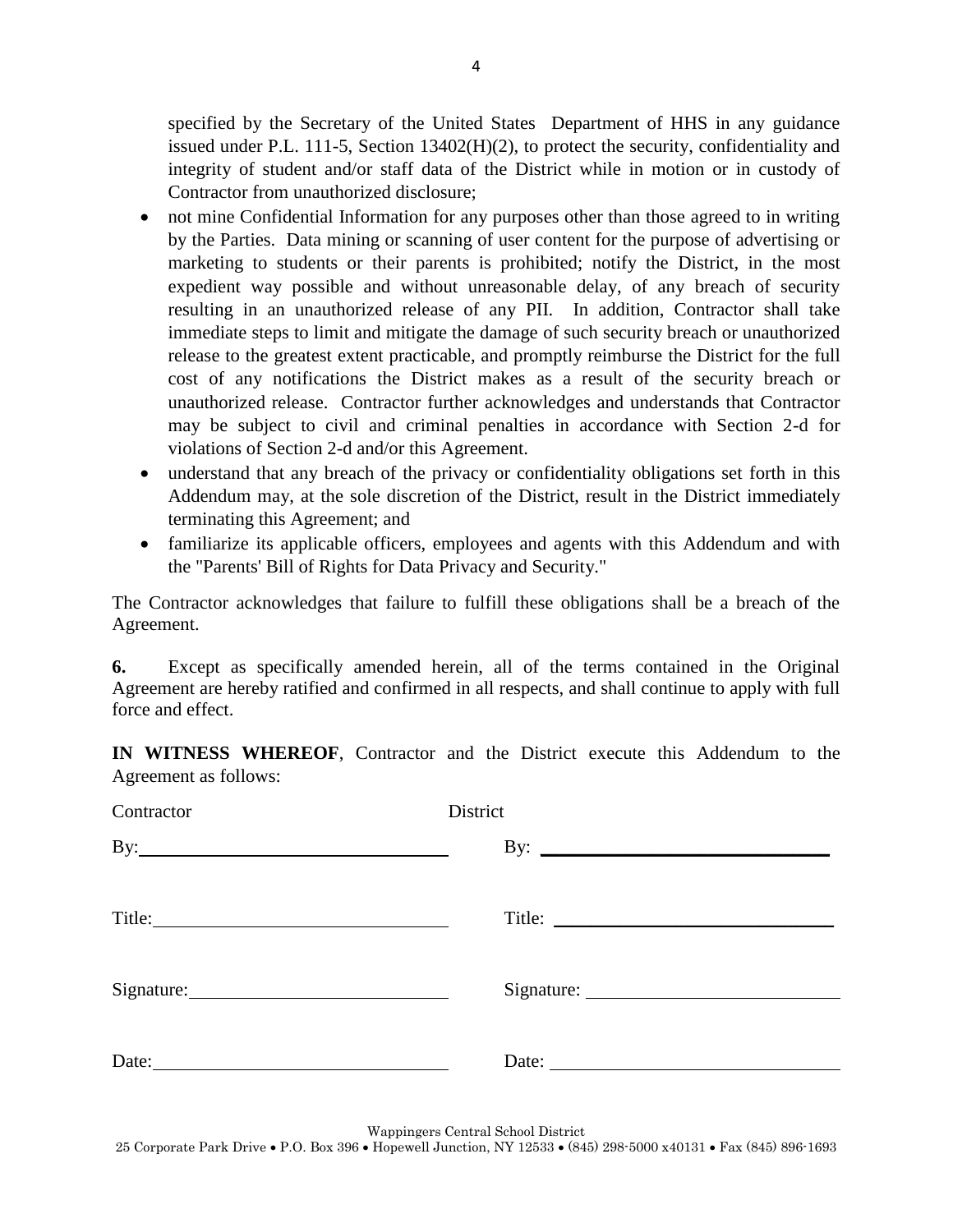#### **Exhibit A**

### **District's Parents' Bill of Rights**

#### <http://go.boarddocs.com/ny/wcsd/Board.nsf/goto?open&id=BPZGZJ463DB1>

#### **PARENT BILL OF RIGHTS FOR STUDENT DATA PRIVACY AND SECURITY THIRD PARTY CONTRACTOR SUPPLEMENT**

The **[Insert Contractor Name Here]** has been engaged by the Wappingers Central School District to provide services. In this capacity, the company may collect, process, manage, store or analyze student or teacher/principal personally identifiable information (PII).

The **[Insert Contractor Name Here]** will provide the district with (*describe specific purpose for which the PII will be used*) **[Describe in this space].**

The **[Insert Contractor Name Here]** will ensure that subcontractors or others that the company shares PII will abide by data protection and security requirements of district policy, and state and federal law and regulations by (*describe methods/procedures to safeguard data use by subcontractors*).

PII will be stored (*describe the location in a manner that protects data security*) **[Describe in this space].**

Parents may challenge the accuracy of PII held by **[Insert Contractor Name Here]** by contacting the Wappingers CSD Office of Compliance and Information Systems at 25 Corporate Park Drive Hopewell Junction NY, 12533 (or by phone 845-298-5000 Ext 40131, or by email: daren.lolkema@wcsdny.org).

The **[Insert Contractor Name Here]** will take reasonable measures to ensure the confidentiality of PII by implementing the following (*describe the following, as applicable*):

- Password protections
- Administrative procedures
- Encryption while PII is in motion and at rest
- **•** Firewalls

The contractor's agreement with the district begins on **(***insert date***)** and ends on **(***insert* date). Once the contractor has completed its service to the district, records containing student PII will be **(***select one***: destroyed or returned)** by **(***insert date***)** via the following **(insert method if destroyed or format if returned).**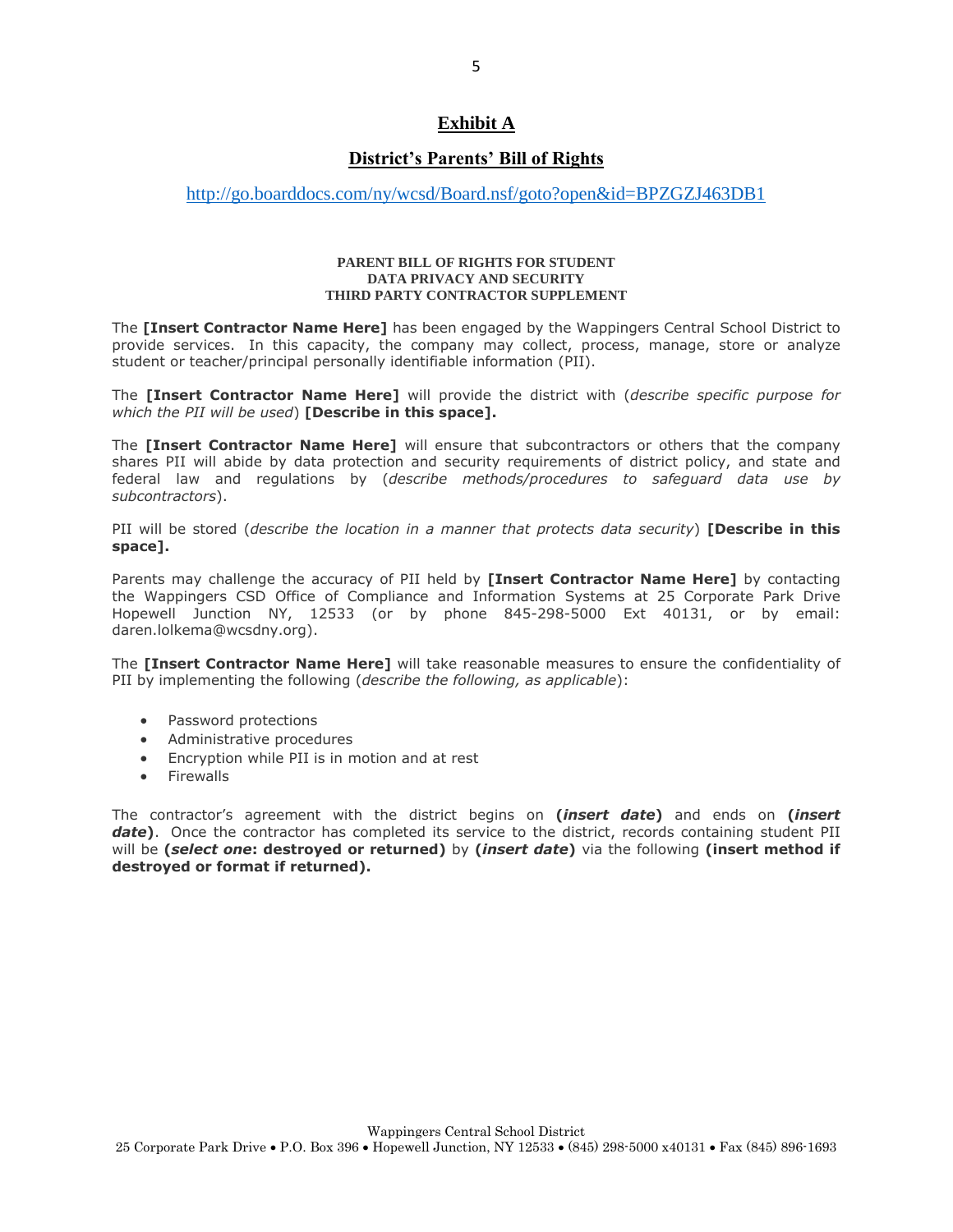## **Exhibit B**

## **Supplemental Information**

Pursuant to Education Law § 2-d and Section 121.3 of the Commissioner's Regulations, the Educational Agency (EA) is required to post information to its website about its contracts with third-party contractors that will receive Personally Identifiable Information (PII).

| Name of                                                     |                                                                                                                                                                                                                                                                                                                |
|-------------------------------------------------------------|----------------------------------------------------------------------------------------------------------------------------------------------------------------------------------------------------------------------------------------------------------------------------------------------------------------|
| <b>Contractor</b>                                           |                                                                                                                                                                                                                                                                                                                |
|                                                             |                                                                                                                                                                                                                                                                                                                |
|                                                             |                                                                                                                                                                                                                                                                                                                |
| <b>Description of</b><br>the purpose(s)                     |                                                                                                                                                                                                                                                                                                                |
| for which                                                   |                                                                                                                                                                                                                                                                                                                |
| <b>Contractor will</b>                                      |                                                                                                                                                                                                                                                                                                                |
| receive/access                                              |                                                                                                                                                                                                                                                                                                                |
| PII                                                         |                                                                                                                                                                                                                                                                                                                |
| <b>Type of PII that</b><br><b>Contractor will</b>           | Check all that apply:                                                                                                                                                                                                                                                                                          |
| receive/access                                              | $\Box$ Student PII                                                                                                                                                                                                                                                                                             |
|                                                             | $\Box$ APPR Data                                                                                                                                                                                                                                                                                               |
| <b>Contract Term</b>                                        |                                                                                                                                                                                                                                                                                                                |
|                                                             |                                                                                                                                                                                                                                                                                                                |
| Subcontractor<br>Written<br><b>Agreement</b><br>Requirement | Contractor will not utilize subcontractors without a written contract<br>that requires the subcontractors to adhere to, at a minimum, materially<br>similar data protection obligations imposed on the contractor by state<br>and federal laws and regulations, and the Contract. (check applicable<br>option) |
|                                                             | Contractor will not utilize subcontractors.                                                                                                                                                                                                                                                                    |
|                                                             | Contractor will utilize subcontractors.                                                                                                                                                                                                                                                                        |
| <b>Data Transition</b>                                      | Upon expiration or termination of the Contract, Contractor shall:                                                                                                                                                                                                                                              |
| and Secure<br><b>Destruction</b>                            | • Securely transfer data to EA, or a successor contractor at the EA's                                                                                                                                                                                                                                          |
|                                                             | option and written discretion, in a format agreed to by the parties.                                                                                                                                                                                                                                           |
|                                                             | · Securely delete and destroy data.                                                                                                                                                                                                                                                                            |
|                                                             |                                                                                                                                                                                                                                                                                                                |
| <b>Challenges to</b>                                        | Parents, teachers or principals who seek to challenge the accuracy of                                                                                                                                                                                                                                          |
| Data Accuracy                                               | PII will do so by contacting the EA. If a correction to data is deemed                                                                                                                                                                                                                                         |
|                                                             | necessary, the EA will notify Contractor. Contractor agrees to                                                                                                                                                                                                                                                 |

Wappingers Central School District

25 Corporate Park Drive • P.O. Box 396 • Hopewell Junction, NY 12533 • (845) 298-5000 x40131 • Fax (845) 896-1693